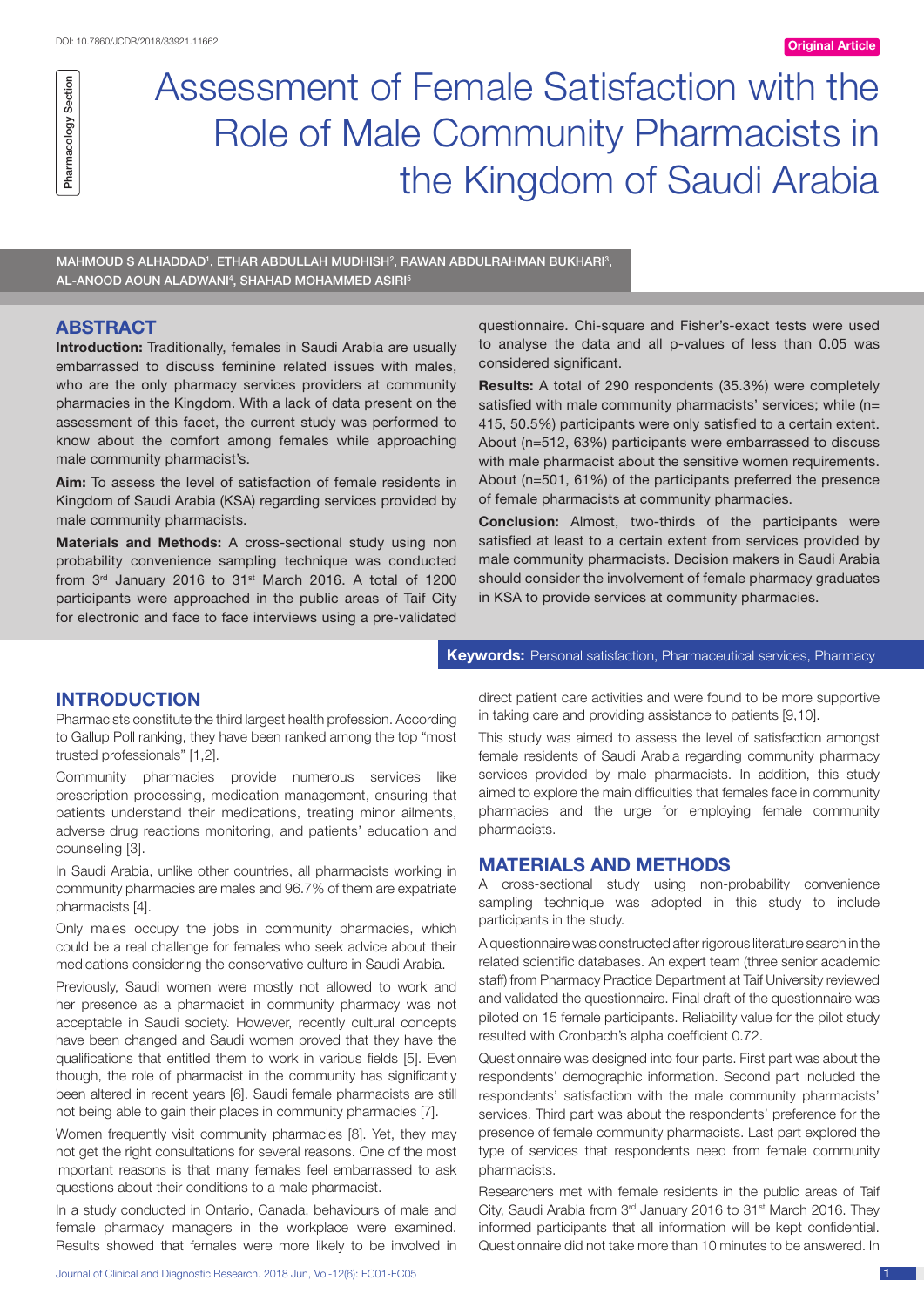addition, an electronic version of the questionnaire was developed on Google and a link of the questionnaire was sent via social media (Twitter and WhatsApp) to those respondents who are living in other parts of the Kingdom of Saudi Arabia.

Only female residents in Saudi Arabia who were more than 16-yearold were included in this study. All females who were not residing in Saudi Arabia, unable to read or write in Arabic language were excluded from the study.

## **statistical analysis**

Descriptive analysis was used to describe the frequencies and percentages where, Chi-square and Fisher's-exact tests were used to compare the results with different demographics of the respondents. A 95% significance level was used in all data analysis and any p-value < 0.05 was considered statistically significant.

#### **RESULTS**

As presented in [Table/Fig-1], a total of 822 valid responses were collected out of 1200 invitations sent to participants with a response rate 68.5%. Majority of respondents were between 20-25-year-old (n=344, 41.8%), single women (n=558, 67.9%), university degree holders (n=640, 77.9%) and (n=560, 68.1%) respondent's. Were living in the Taif area. About (n=390, 47.4%) of respondents preferred to get their treatment from hospitals. In addition, (n=291, 35.4%) respondents preferred private clinics for getting their treatments.

| Demographic characteristics               |                        | <b>Frequencies</b><br>(n) | Percentages<br>(%) |  |
|-------------------------------------------|------------------------|---------------------------|--------------------|--|
| Age                                       | $<$ 20 years           | 174                       | 21.3               |  |
|                                           | $20-25$ years          | 344                       | 42.1               |  |
|                                           | 26-30 years            | 190                       | 23.2               |  |
|                                           | >30 years              | 110                       | 13.4               |  |
| Nationality                               | Saudi                  | 783                       | 95.3               |  |
|                                           | Non Saudi              | 37                        | 4.7                |  |
| <b>Marital Status</b>                     | Single                 | 558                       | 67.9               |  |
|                                           | Married                | 232                       | 28.2               |  |
|                                           | Divorced               | 26                        | 3.9                |  |
| <b>Education Level</b>                    | Primary                | 14                        | 1.7                |  |
|                                           | Intermediate           | 9                         | 1.6                |  |
|                                           | High                   | 124                       | 15.6               |  |
|                                           | University             | 640                       | 77.9               |  |
|                                           | Diploma                | 17                        | 2.1                |  |
|                                           | Non educated           | 9                         | 1.1                |  |
| Area of Residence                         | Taif                   | 560                       | 69.7               |  |
|                                           | Makkah                 | 37                        | 4.8                |  |
|                                           | Jeddah                 | 110                       | 13.6               |  |
|                                           | Riyadh                 | 30                        | 3.7                |  |
|                                           | Others                 | 66                        | 8.2                |  |
| Most preferred places to get<br>treatment | Hospitals              | 390                       | 47.4               |  |
|                                           | <b>Private Clinics</b> | 291                       | 35.4               |  |
|                                           | Community<br>Pharmacy  | 134                       | 16.3               |  |
|                                           | Others                 | $\overline{7}$            | 0.9                |  |

**[Table/Fig-1]:** General characterist

[Table/Fig-2] represents respondents' sources of information about their medication. Physicians (n=429, 52.6%) and pharmacists (n=408, 49.9%) were the main sources of knowledge regarding medications.

As presented in [Table/Fig-3], only (n= 290, 35.3%) respondents were completely satisfied with male pharmacists' services in community pharmacy whereas, about (n= 415, 50.5%) respondents

|                                                                                 | Responses n(%) |            |                  |                                 |                    |                 |                 |  |  |  |
|---------------------------------------------------------------------------------|----------------|------------|------------------|---------------------------------|--------------------|-----------------|-----------------|--|--|--|
| <b>Section</b>                                                                  | <b>Yes</b>     | <b>No</b>  | Nation-<br>ality | <b>Marital</b><br><b>Status</b> | Edu-<br>cation     | Resi-<br>dence  | Age             |  |  |  |
| From where do you get the information about your medication:                    |                |            |                  |                                 |                    |                 |                 |  |  |  |
| Pharmacist                                                                      | 408 (49.9)     | 409 (50.1) | 0.860            | 0.425                           | 0.707 <sub>0</sub> | 0.001           | 0.836           |  |  |  |
| Physician                                                                       | 429 (52.6)     | 387 (47.4) | 0.027            | 0.323                           | 0.974 <sub>0</sub> | 0.153           | 0.861           |  |  |  |
| Media                                                                           | 36(4.4)        | 783 (95.6) | $0.100^{\circ}$  | 0.000                           | $0.425^$           | 0.888^          | $0.180^{\circ}$ |  |  |  |
| Internet                                                                        | 241 (29.6)     | 574 (70.4) | 0.696            | 0.175                           | $0.191 \wedge$     | 0.188           | 0.029           |  |  |  |
| Others                                                                          | 17(2.1)        | 800 (97.9) | $0.549^$         | 0.586^                          | $0.203^$           | $0.960^{\circ}$ | $0.186^$        |  |  |  |
| <b>[Table/Fig-2]:</b> Sources of medications information.<br>^Fisher-exact test |                |            |                  |                                 |                    |                 |                 |  |  |  |

were satisfied with the male pharmacists' performance to a certain extent (out of 822 respondents).



[Table/Fig-4] presents the reasons of low satisfaction with male pharmacists' performance in community pharmacy. Embarrassment in discussion with male pharmacist was the main reason of dissatisfaction with male pharmacists' performance that was agreed by respondents (n=274, 39.9%).

[Table/Fig-5] shows major problems that respondents faced at community pharmacy. About (n=512, 63.0%) respondents were embarrassed to discuss queries involving female needs with male pharmacist. However, (n=175, 21.5%) respondents believed that they faced no problems at the community pharmacy.

[Table/Fig-6] represents respondents who need female pharmacist at community pharmacy. Five hundred respondents (60.8%) (out of 822 respondents) supported the presence of female pharmacist at community pharmacy.

According to [Table/Fig-7], (n=393, 48.8%) respondents strongly agreed that the presence of female pharmacist might bring about positive changes in working of the community pharmacy. In addition, (n=463, 57.6%) respondents strongly agreed and preferred to consult with a female pharmacist more than male pharmacist. Furthermore, about (n=393, 48.8%) respondents strongly agreed that the presence of a female community pharmacist would encourage them to visit the community pharmacy more frequently. Finally, about (n=331, 41.2%) respondents strongly agreed on the need for a female pharmacist to provide assistance in community pharmacy.

[Table/Fig-8] represents different kind of services that female residents prefer to get from female community pharmacists. Majority of the respondents (over 90%) preferred the presence of female community pharmacists to provide them services and counseling for maternal health products/and breastfeeding, about creams, lotions or anything related to sensitive areas, counseling for medications or anything related to feminine hygiene or sexual intercourse and counseling about menstrual problems and its analgesics.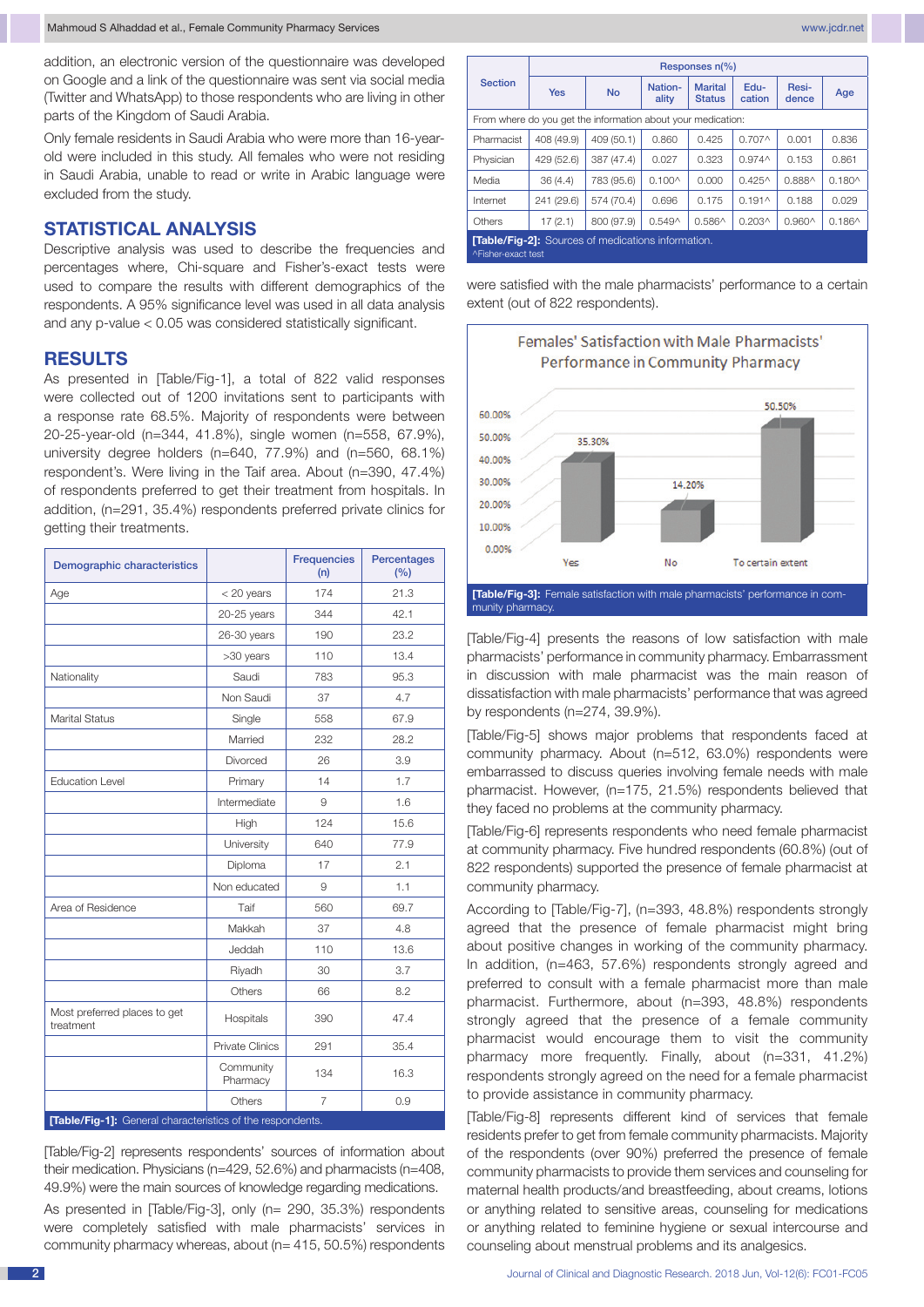| <b>Section</b>                                                                                               | Responses $n(\%)$ |            |                    |                |                  |           |                 |  |  |  |
|--------------------------------------------------------------------------------------------------------------|-------------------|------------|--------------------|----------------|------------------|-----------|-----------------|--|--|--|
|                                                                                                              | <b>Yes</b>        | <b>No</b>  | <b>Nationality</b> | <b>Marital</b> | Education        | Residence | Age             |  |  |  |
| the reasons of low satisfaction with male pharmacists performance:                                           |                   |            |                    |                |                  |           |                 |  |  |  |
| Lack of experience                                                                                           | 28(4.1)           | 660 (95.9) | $0.348^$           | 0.708          | $0.205^{\circ}$  | $0.147^$  | $0.535^$        |  |  |  |
| Not enough consulting                                                                                        | 63 (9.2)          | 623 (90.8) | $0.750^{\circ}$    | 0.294          | $0.631^$         | 0.209     | 0.660           |  |  |  |
| Embarrassing to discuss with male pharmacist                                                                 | 274 (39.9)        | 412 (60.1) | 0.129              | 0.420          | $< 0.001 \wedge$ | 0.403     | 0.201           |  |  |  |
| <b>Others</b>                                                                                                | 6(0.9)            | 681 (99.1) | $0.1^{\circ}$      | $0.048^$       | $0.1^{\circ}$    | $0.187^$  | $0.058^{\circ}$ |  |  |  |
| <b>Table/Fig-4]:</b> Females satisfaction with male community pharmacists performance.<br>^Fisher-Exact Test |                   |            |                    |                |                  |           |                 |  |  |  |

| <b>Section</b>                                                                       | Responses n(%) |            |                                      |                 |                |                  |          |  |  |  |
|--------------------------------------------------------------------------------------|----------------|------------|--------------------------------------|-----------------|----------------|------------------|----------|--|--|--|
|                                                                                      | <b>Yes</b>     | <b>No</b>  | <b>Nationality</b><br><b>Marital</b> |                 | Education      | <b>Residence</b> | Age      |  |  |  |
| The most important problems that you may get when you go to the community pharmacy:  |                |            |                                      |                 |                |                  |          |  |  |  |
| Crowded                                                                              | 121 (14.9)     | 691 (85.1) | 0.474                                | 0.235           | $0.300^$       | 0.828            | 0.159    |  |  |  |
| Lack trust on pharmacist                                                             | 73 (9.0)       | 739 (91.0) | $0.242^$                             | 0.213           | $0.853^$       | 0.997            | 0.148    |  |  |  |
| Embarrassing to discuss with male<br>pharmacist to consult specific female needs     | 512 (63.0)     | 301 (37.0) | 0.916                                | 0.411           | 0.336          | 0.006            | 0.117    |  |  |  |
| <b>Others</b>                                                                        | 3(0.4)         | 810 (99.6) | $0.1^{\circ}$                        | $0.010^{\circ}$ | $0.1^{\wedge}$ | $0.270^{\circ}$  | $0.539^$ |  |  |  |
| No problems                                                                          | 175 (21.5)     | 639 (78.5) | 0.402                                | 0.258           | $0.300^$       | 0.183            | 0.425    |  |  |  |
| <b>[Table/Fig-5]:</b> Major problems faced by the respondents at community pharmacy. |                |            |                                      |                 |                |                  |          |  |  |  |

^ Fisher-Exact Test



## **DISCUSSION**

Community pharmacy is considered an accessible place for getting medical counseling and medications such as painkillers, allergy or asthma sprays, cosmetics, emergency contraception and many other OTC medications [11]. A study conducted in England, by Hibbert D et al., in 2002, showed that a number of consumers were satisfied receiving their medications from community pharmacies upon the pharmacists' recommendations instead of visiting the physicians' clinic directly [12]. Various researchers have emphasized about the responsibility of pharmacists to orient patients with right medications use and answer patients' questions [13].

In the present study, out of 822 respondents, 52.6% were dependent on physicians to get their information about medications, whereas 49.9% of them were dependent on pharmacists. Two similar studies were conducted in Qatar and England found that majority of patients relied on physicians as the main source of information regarding medications [14,15].

Even though, the number of practicing female pharmacists has been increasing globally [16], in Saudi Arabia, community pharmacies are managed and directed only by men. This could be supported by the findings of a study conducted among chain pharmacies in Saudi Arabia which found that pharmacy managers and owners do not prefer to hire female community pharmacists due to the

| <b>Questions</b>                                                                                                                            |            |            |            |            | Chi-square test exact p-values |                 |                    |                  |                  |  |  |  |  |
|---------------------------------------------------------------------------------------------------------------------------------------------|------------|------------|------------|------------|--------------------------------|-----------------|--------------------|------------------|------------------|--|--|--|--|
|                                                                                                                                             | SA n (%)   | A $n$ (%)  | N $n$ (%)  | DA $n$ (%) | <b>Nationality</b>             | <b>Marital</b>  | <b>Education</b>   | <b>Residence</b> | Age              |  |  |  |  |
| 1-Do you need female pharmacist to provide<br>assistance in community pharmacy?                                                             | 331 (41.2) | 290 (36.1) | 111 (13.8) | 71 (8.8)   | 0.422                          | 0.023           | $0.333^{\wedge}$   | 0.021            | 0.073            |  |  |  |  |
| 2-Do you find any difficulty or embarrassment<br>while talking to a male pharmacist?                                                        | 282 (35.1) | 288 (35.9) | 120 (14.9) | 113(14.1)  | 0.492                          | 0.137           | $0.240^{\circ}$    | 0.088            | 0.002            |  |  |  |  |
| 3-Do you not buy some of your medications<br>because of the embarrassment from your<br>request?                                             | 193 (24.1) | 153 (19.1) | 164 (20.5) | 291 (36.3) | 0.998                          | 0.003           | $0.625^{\circ}$    | 0.014            | 0.112            |  |  |  |  |
| 4-Do you decline asking pharmacist a question,<br>because he is a man?                                                                      | 234 (29.2) | 203 (25.3) | 159 (19.9) | 205(25.6)  | 0.278                          | 0.019           | 0.027 <sub>0</sub> | 0.127            | 0.014            |  |  |  |  |
| 5-Do you prefer to speak with a female more<br>than a male pharmacist?                                                                      | 463 (57.6) | 169 (21.0) | 110(13.7)  | 62(7.7)    | 0.041                          | 0.326           | $0.028^$           | 0.217            | 0.001            |  |  |  |  |
| 6-Do you think the presence of female<br>pharmacist improve services provided to you<br>as female?                                          | 338 (42.1) | 283 (35.2) | 108(13.4)  | 74 (9.3)   | $0.366^{\wedge}$               | $0.350^{\circ}$ | $0.073^$           | $0.629^$         | $0.525^{\wedge}$ |  |  |  |  |
| 7-Do you think the presence of a female<br>pharmacist in community pharmacy will<br>encourage you to visits the community<br>pharmacy more? | 393 (48.8) | 169 (21.0) | 145 (18.0) | 98(12.2)   | 0.401                          | 0.013           | $0.075^{\circ}$    | 0.409            | 0.019            |  |  |  |  |
| $\mathsf{T}_\mathsf{H}$ is $\mathsf{H}_\mathsf{H}$ . Deparaded paral for the process of formal phorocociation the community cetting         |            |            |            |            |                                |                 |                    |                  |                  |  |  |  |  |

**[Table/Fig-7]:** Respondents need for the presence of female pharmacist in the community setting. Note: SA: Strongly agree; A: Agree; N: Neutral; DA: Disagree ^Fisher-Exact Test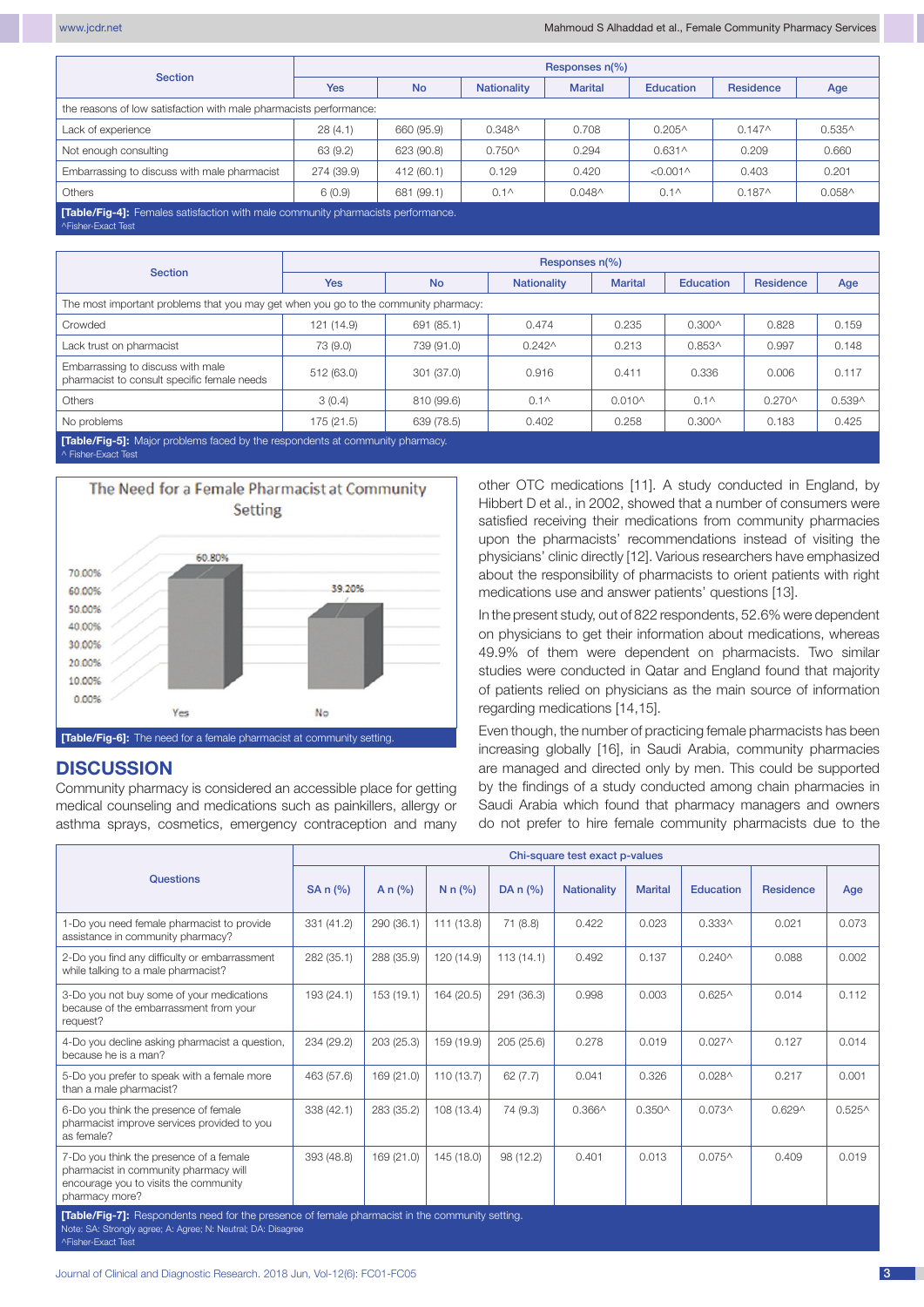| <b>Section</b>                                                                                                                                                 | Responses (n) (%) |               |                    |                |                 |                  |       |  |  |
|----------------------------------------------------------------------------------------------------------------------------------------------------------------|-------------------|---------------|--------------------|----------------|-----------------|------------------|-------|--|--|
|                                                                                                                                                                | <b>Yes</b>        | <b>No</b>     | <b>Nationality</b> | <b>Marital</b> | Education       | <b>Residence</b> | Age   |  |  |
| Do you need or prefer a female pharmacist in the community pharmacy to provide the following services for you instead of waiting for appointments in hospital: |                   |               |                    |                |                 |                  |       |  |  |
| 1. Service and counseling for maternal health products /<br>and breastfeeding.                                                                                 | 727<br>(91.4)     | 68<br>(8.6)   | $0.539^$           | 0.002          | $0.650*$        | 0.009            | 0.045 |  |  |
| 2. Child care (baby products and milk).                                                                                                                        | 662<br>(83.4)     | 132<br>(16.6) | 0.403              | 0.551          | $0.653^$        | 0.075            | 0.130 |  |  |
| 3. Counseling for medication.                                                                                                                                  | 612<br>(76.7)     | 186<br>(23.3) | 0.344              | 0.400          | $0.559^$        | 0.572            | 0.068 |  |  |
| 4. Vaccinations.                                                                                                                                               | 579<br>(72.5)     | 220<br>(27.5) | 0.289              | 0.939          | $0.850^{\circ}$ | 0.256            | 0.295 |  |  |
| 5. Examination services of some diseases and support<br>programs.                                                                                              | 600<br>(75.3)     | 197<br>(24.7) | 0.133              | 0.758          | $0.539^$        | 0.163            | 0.790 |  |  |
| 6. Contraception / knowing what is the best and most<br>suitable for you.                                                                                      | 696<br>(87.1)     | 103<br>(12.9) | $0.461^$           | 0.016          | $0.470^$        | 0.025            | 0.023 |  |  |
| 7. Cosmetics.                                                                                                                                                  | 700<br>(87.6)     | 99<br>(12.4)  | $0.205^$           | 0.047          | 0.839^          | 0.593            | 0.230 |  |  |
| 8. Creams and lotions for the sensitive intimate area.                                                                                                         | 728<br>(91.2)     | 70<br>(8.8)   | $0.100^$           | 0.001          | $0.976^$        | 0.338            | 0.878 |  |  |
| 9. Menstrual problems and its analgesics.                                                                                                                      | 721<br>(90.4)     | 77<br>(9.6)   | $0.158^$           | 0.001          | $0.933^$        | 0.056            | 0.504 |  |  |
| [Table/Fig-8]: Different kind of services that female residents prefer to get from female community pharmacists.<br>^Fisher-Exact Test                         |                   |               |                    |                |                 |                  |       |  |  |

additional requirements and needs in the pharmacy such as private setting areas for female pharmacists, separate toilets for them, and security guards at the pharmacies [17]. Therefore, women face many difficulties to ask or seek counseling from male pharmacists about feminine issues which they may encounter in their daily life. More than half of respondents (57.6%) preferred to consult with female pharmacist more than male pharmacist. Investigators in the United States assessed the degree of comfort associated with patient counseling. They found that male and female pharmacists prefer to counsel patients of the same gender. Furthermore, male pharmacists and pharmacy students were more comfortable to be involved in counseling patients in general health matters that are not related to a specific gender [18].

Thirty five percent of respondents were satisfied with male pharmacists' performance, whereas about 14.2 % were not satisfied. Conservative culture in Saudi Arabia makes females to feel embarrassed to discuss sensitive issues with male pharmacists. The second reason of dissatisfaction was incomplete and short consultations provided from male pharmacists. This might be due to the same reason in which male pharmacists may feel embarrassed to discuss females' specific issues which result in an inadequate counseling provided to females. In a Canadian study conducted by Laurier C and Poston J in 1992 [19], found that female pharmacists counsel patients significantly more than male pharmacists. In another Canadian study in 1989, Laurier JC et al., concluded that prescriptions counseling was higher with female pharmacists than male pharmacists [20].

More than 90% of respondents need female pharmacists to provide services like counseling for maternal health products/breastfeeding, creams and lotions for the intimate areas, and to seek advices on sexual relationship. Not obtaining a full advice regarding medications use may result in irrational and inappropriate use of medications which would lead to deteriorating patients' health and reducing their quality of life.

### **LIMITATION**

A number of the retained questionnaires were excluded from the study due to the large number of missing data. However, less number of other questionnaires was missing only one question and was not excluded from the study.

In addition, majority of respondents were from Taif City. This was due to the difficulty of traveling for researchers to other provinces in the study area. Therefore, an electronic copy of the questionnaire was developed on Google and a link was sent through social media to those residing outside Taif City. Finally, majority of respondents' age was between 20-25 years. This was due to the ease of collecting responses from students.

#### **CONCLUSION**

Almost two-thirds of the participants were satisfied at least to a certain extent from services provided by male community pharmacists. Major dissatisfactions were due to the embarrassment of discussing female health related issues with male pharmacists. Decision makers in Saudi Arabia should consider the involvement of female pharmacy graduates in KSA to provide services at community pharmacies.

#### **REFERENCES**

- [1] Toruner EK, Uysal G. Causes, reporting, and prevention of medication errors from a pediatric nurse perspective. Aust J Adv Nurs. 2012;29(4):28-35.
- Milligan F, Gadsby R, Ghaleb M, McKeaveney C, Newton K, Randhawa G, et al. Reporting medication errors: residents with diabetes. Nursing & Residential Care. 2014;16(11):617-21.
- [3] Doucette WR, Kreling DH, Schommer JC, Gaither CA, Mott DA, Pedersen CA. Evaluation of community pharmacy service mix: evidence from the 2004 National Pharmacist Workforce Study. J Am Pharm Assoc. 2006;46(3):348-55.
- [4] Al-Mohamadi A, Badr A, Bin Mahfouz L, Samargandi D, Al Ahdal A. Dispensing medications without prescription at Saudi community pharmacy: Extent and perception. Saudi Pharm J. 2013;21(1):13-18.
- [5] Al Munajjed M. Women's Employment in Saudi Arabia A Major Challenge. Booz & Company. 2010. Available from: https://www.arabdevelopmentportal.com/sites/ default/files/publication/235.womens\_employment\_in\_saudi\_arabia\_a\_major\_ challenge.pdf. [Accessed on: 12 May 2017]
- [6] Sadek MM, Elnour AA, Al Kalbani NM, Bhagavathula AS, Baraka MA, Abdul Aziz AM, et al. Community pharmacy and the extended community pharmacist practice roles: The UAE experiences. Saudi Pharm J. 2016;24(5):563-70.
- [7] Al-Arifi MN. Community pharmacist perception and attitude toward ethical issues at community pharmacy setting in central Saudi Arabia. Saudi Pharm J. 2014;22(4):315-25.
- [8] Boardman H, Lewis M, Croft P, Trinder P, Rajaratnam G. Use of community pharmacies: a population-based survey. Journal of Public Health. 2005:27(3):264-62.
- [9] Crockerill R, Tanner J, Barnsley J, Williams AP. Women and men managers in pharmacy: gender issues. J Health Adm Educ. 1999:17(3):199-210.
- [10] Gardner SF, Stowe CD. The impact of a gender shift on a profession: women in pharmacy. The Forum on Public Policy. 2006. Available from: http:// forumonpublicpolicy.com/archive07/gardner.pharmacy.pdf. [Accessed on: 23 April. 2017]
- [11] Gidman WK, Hassell K, Day J, Payne K. The impact of increasing workloads and role expansion on female community pharmacists in the United Kingdom. Res Social Adm Pharm. 2007;3(3):285-302.
- [12] Hibbert D, Bissell P, Ward PR. Consumerism and Professional Work in the Community Pharmacy. Sociology of Health and Illness. 2002;24(1):46-65.